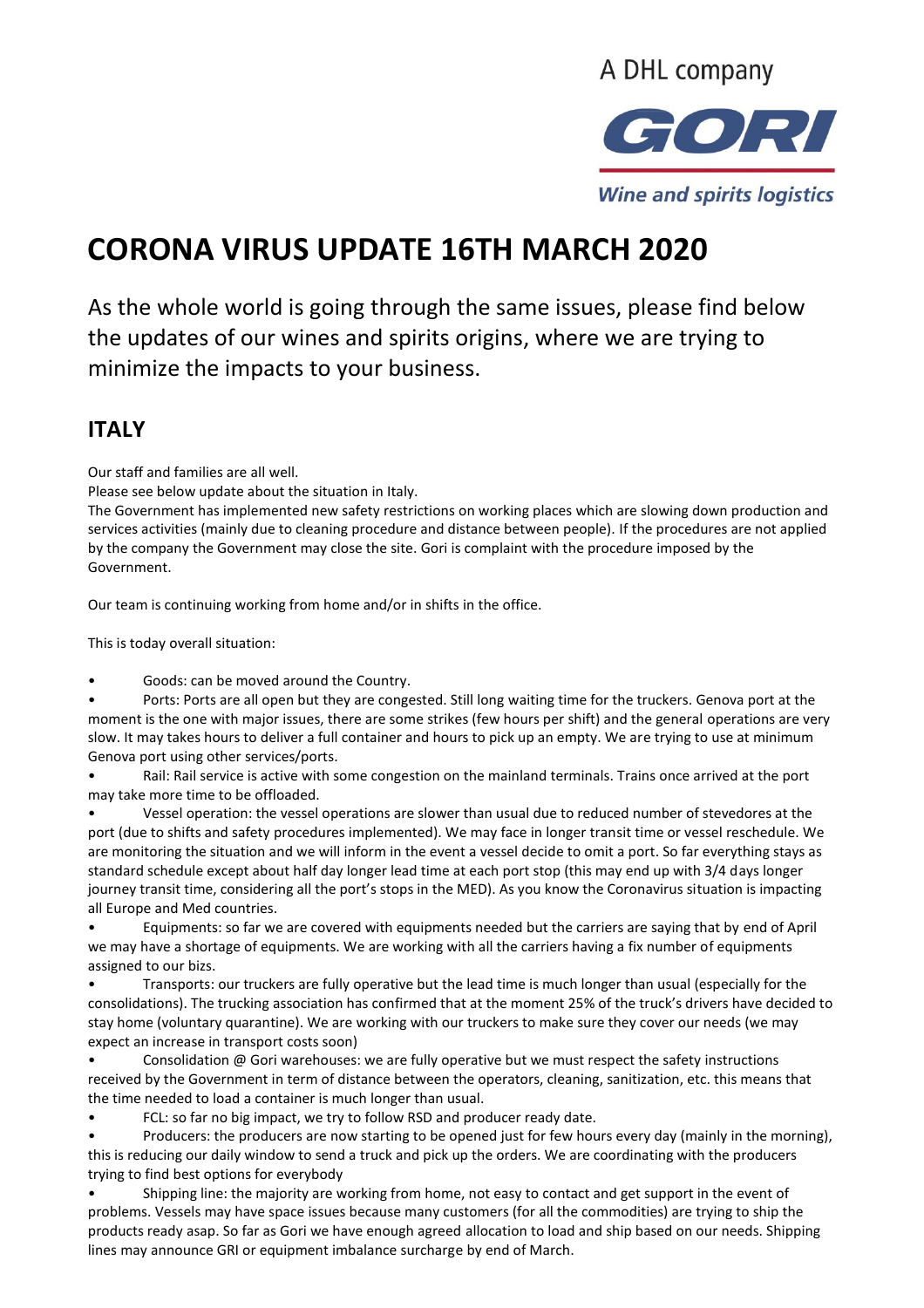• T&T updates: we are trying to keep notes and dates updated as much as we can but with all the above factors we may have some info missing. So far I saw minor omissions, orders are getting daily updates based on the info we are getting.

Our team and management is working hard to speed up the process as much as we can.

# **SPAIN**

NO restrictions so far about transportation. Goods can be moved around the Country.

Our team will start to implement a containment plan, partially working from home and others are in shifts in the office.

We have a slow down on general operations mainly due to the safety restrictions requested these last days by the Government, these are the main aspects:

- **Ports:** Ports are open with no congestion except Bilbao, where there is a kind of covert strike.
- **Equipment's:** so far we are covered with DRY & RF to US & CA with a clear difficult to get space. Hard time for space and any kind of equipment to all Far EAST. It's foreseen that situation is getting worst up next month. No container available in Bilbao port.
- **Inland Transports:** our truckers are fully operative but the lead time is a bit longer than usual due reduction load time faced in the main producers already.
- **Intermodal service:** very scarse possibility to combine rail/truck service due the lack of empty box in Madrid & Zaragoza areas.
- **Consolidation @ Gori warehouses:** so far fully operative but due safety, time needed to load a container is much longer than usual.
- **Producers:** producers are now starting to be opened just for few hours every day (mainly in the morning), this is reducing our daily window to send a truck and pick up the orders.
- **Shipping line**: the majority are working from home, not easy to contact and get support in the event of problems.

Thanks for your understanding and support

# **PORTUGAL**

Portuguese government took severe measure to control the situation, closing all schools, bars, limitation on restaurants, shopping centres control, public departments etc.

As form this week on we will have to have in place a contingency plan, 50/50 staff home and at work and different shifts, because it is expected the highest virus development reached it's top level until April.

This is also being applied by carriers, truckers, wineries etc.

At the moment no restriction on exports, transports or ports, in spite of this measures to control virus will definitely delay containers depot, get in /out ports and loading at suppliers who will also demand security/health procedure.

Consolidation: we have plans developed but all situations will be in chain and will also affect warehouse with slower service due to health implementation.

This is new for all of us and we are trying to do our best to have the life and work as smooth as possible for everybody.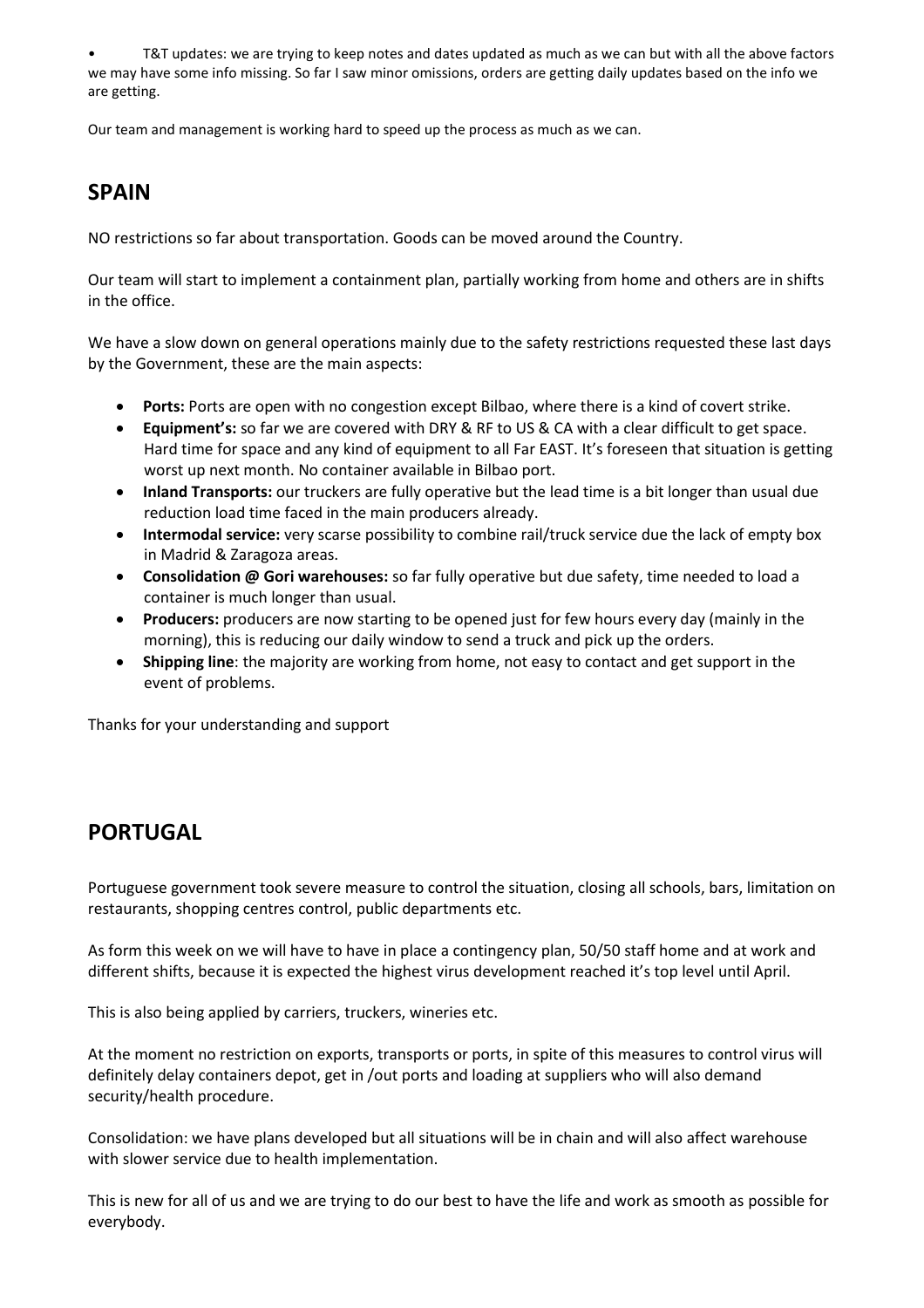#### **FRANCE**

French president confirmed that schools (that includes nursery schools, nannies, etc) will be closed as from next Monday (March  $16<sup>th</sup>$ ) in an attempt to confine the Corona virus.

Some of our staff who have young kids will have to stay home to take care of them till the situation resume. There are less than 30% of our staff and for them we are implementing remote working from home and/or part time working when necessary.

Transportation of people and goods are not limited so far. Airfreight is of course affected by cancellation of flights (Asia) and/or measures taken by destination countries to forbid flights coming from Europe (USA).

Today we got further instruction from our government to reduce our moves as much as possible. So far only bars, restaurants and shops other than alimentary and pharmacies have to be closed till further notice.

We are anticipating further restriction over this week so we are organizing ourselves to work remotely from home whenever possible but also working on shifts at the office.

Some suppliers are starting to contact us in order to confirm they will either close or reduce their activities. A usual our teams will keep you informed case per case.

Anyway we are anticipating a slow down of the activities due to above.

#### **SOUTH AFRICA**

The President of ZA tonight declared Covid-19 a national emergency due to fast escalation of confirmed cases especially citizens returning from high risk counties in EU. Although only 51 confirmed cases with 0 deaths, measures has been put in place to shut down as early as possible to reduce risk of spreading and contain potential outbreak.

This includes travel ban to high risk countries as well as ban of travellers to ZA from high risk regions. Borders closed with only a few entry points open where high level of security and screening will apply. Also all non essential international and local travel to all other countries by air, rail or bus.

This will impact employees traveling to work as many of our people are dependent on bus and rail transport to get to work.

Schools closed until after easter. Public gathering of groups over 100 is banned etc.

This is early stage but government want to prevent development as the national health system will not cope with a big outbreak.

Business will continue as "normal" within these limitations.

At this stage all Gori staff is clean and we will apply all regulations and precautions to keep all safe.

# **CHILE**

75 people found with the virus up to late Sunday. No deaths. Schools and Universities are close for 14 days. Restriction on public gathering for more than 200 people. No restrictions on international freight for the moment. Since today in Santiago our staff is doing 50% home office.